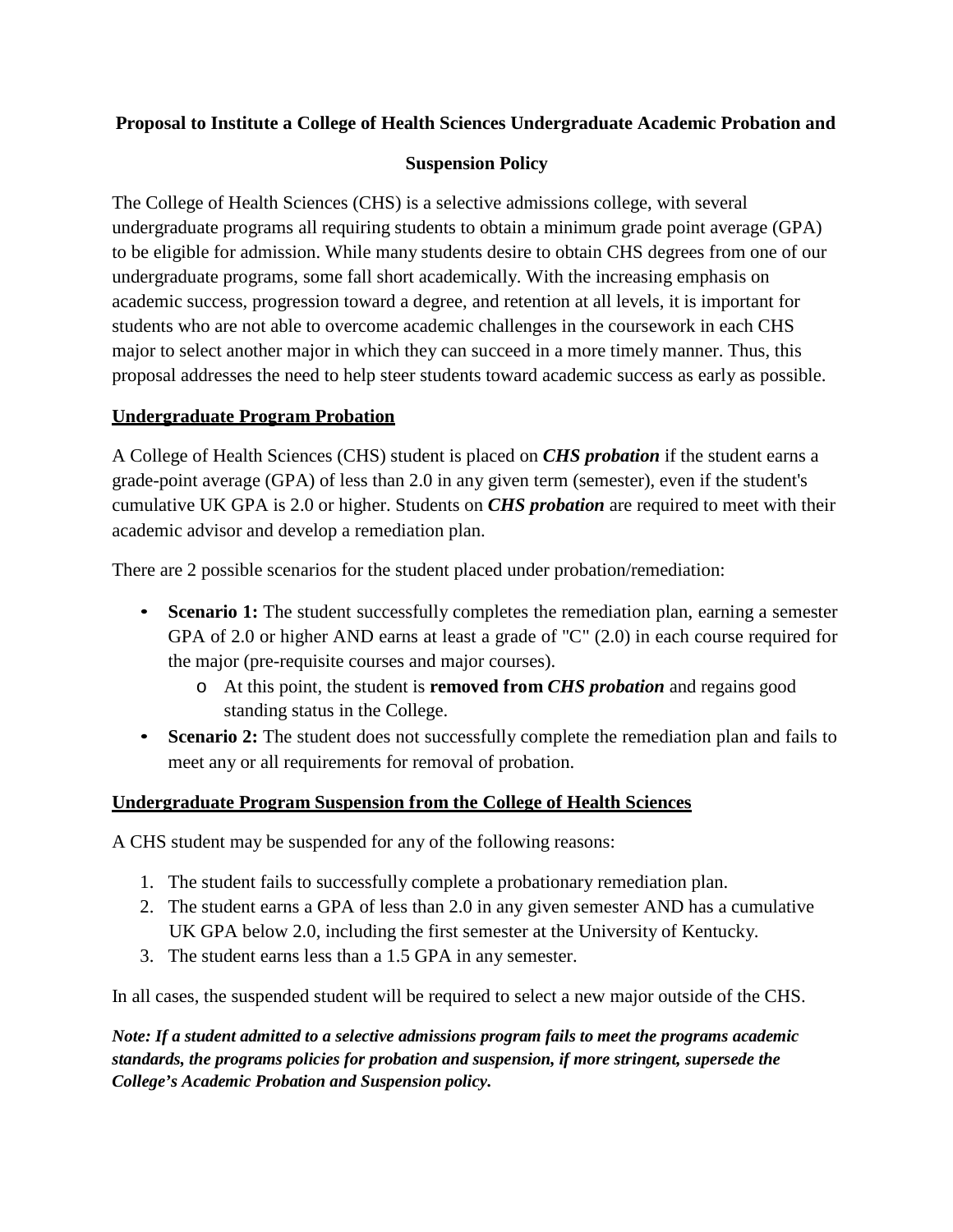#### **Removal from Suspension**

A student suspended from the College of Health Sciences may petition for re-admittance only if he/she has obtained a cumulative GPA in accordance with the respective program's admission standards (see list below) and completed all pre-requisite courses and major courses with a "C" or better. Students who fail a major course and are placed on suspension must petition the program to repeat the major course while on suspension. Students have the opportunity to use the three repeat options that the University allows in order to facilitate the improved GPA required and individual course grades. In accordance with the University policy, courses may only be repeated one time. Any additional retakes will not count if the second attempt does not result in the "C" or better needed for a pre-requisite or major course.

| Program                                     | <b>GPA</b> minimum |
|---------------------------------------------|--------------------|
| Clinical Leadership and Management          | 2.0                |
| <b>Communication Sciences and Disorders</b> | 3.0                |
| <b>Human Health Sciences</b>                | 3.0                |
| <b>Medical Laboratory Sciences</b>          |                    |

It is important to note that our college has high admissions standards for each of our selective admissions programs. Thus, this is taken into consideration when making readmission decisions in the College of Health Sciences.

## **Student Affairs Academic Standing Sub-Committee**

An Academic Standing Committee will be formed and comprised of a representative from each of the undergraduate programs, the Assistant Dean of Student Affairs, Academic Affairs Chairperson, and an academic advisor. The Assistant Dean of Student Affairs will serve as the chair of this committee. The Academic Standing Committee will meet regarding suspension and probationary status once a semester after final grades are posted. The committee will convene to hear appeals at least twice a year and more often as needed.

## **Appeals**

Students who are placed on suspension may appeal their status to the College of Health Sciences Student Affairs Academic Standing Sub-Committee. The student must submit documentation regarding any circumstances that influenced their academic performance for review by the committee. This includes, but is not limited to, a personal statement explaining their situation and how they plan to rectify this in the future. Students are welcome to submit letters of support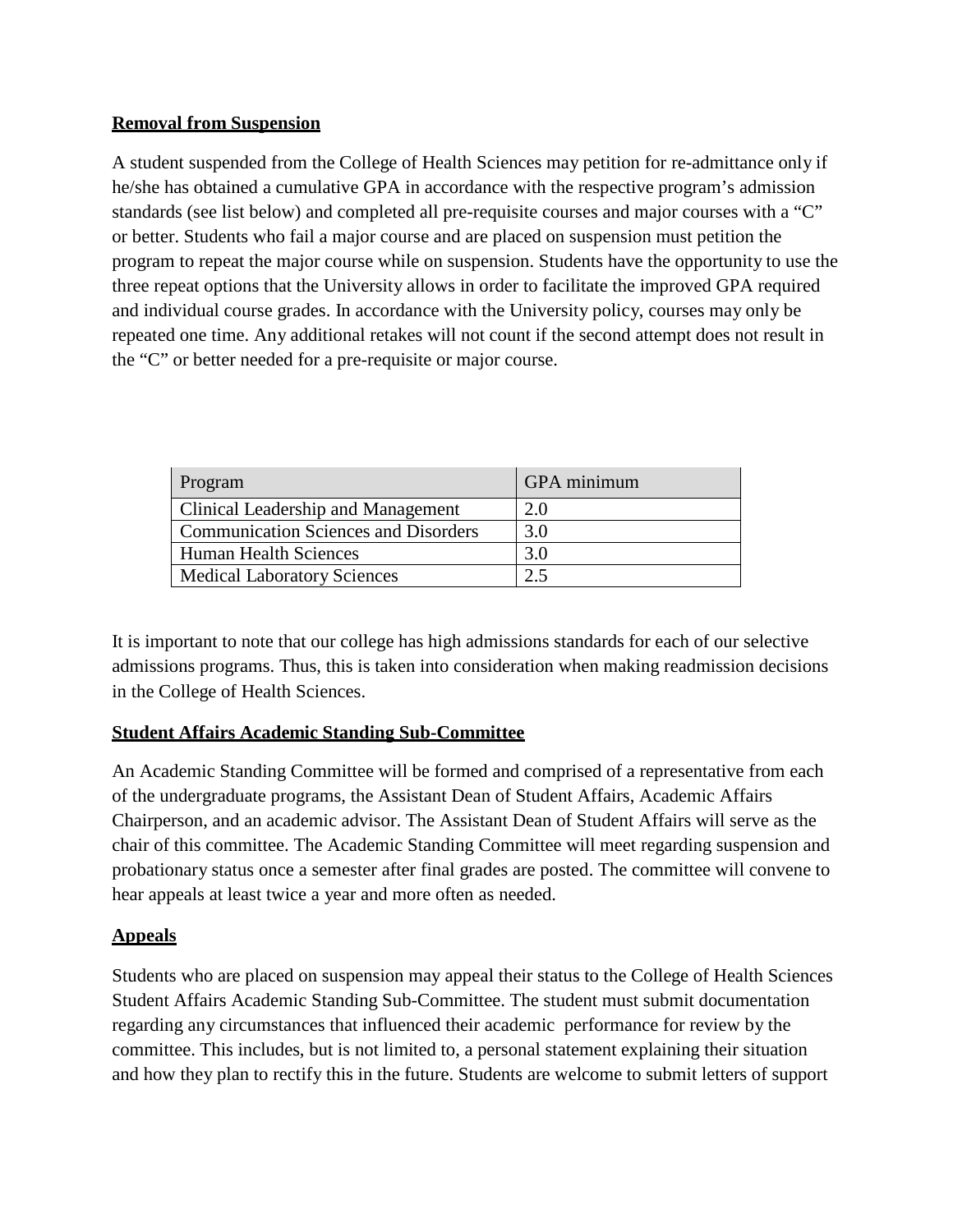from individuals who have knowledge about their situation and can provide insight into how the student is addressing the issue(s).

All appeals must be submitted electronically by January 10 or July 1 to the Office of Student Affairs. While students are in the appeals process, he/she may maintain their current major in the College of Health Sciences.